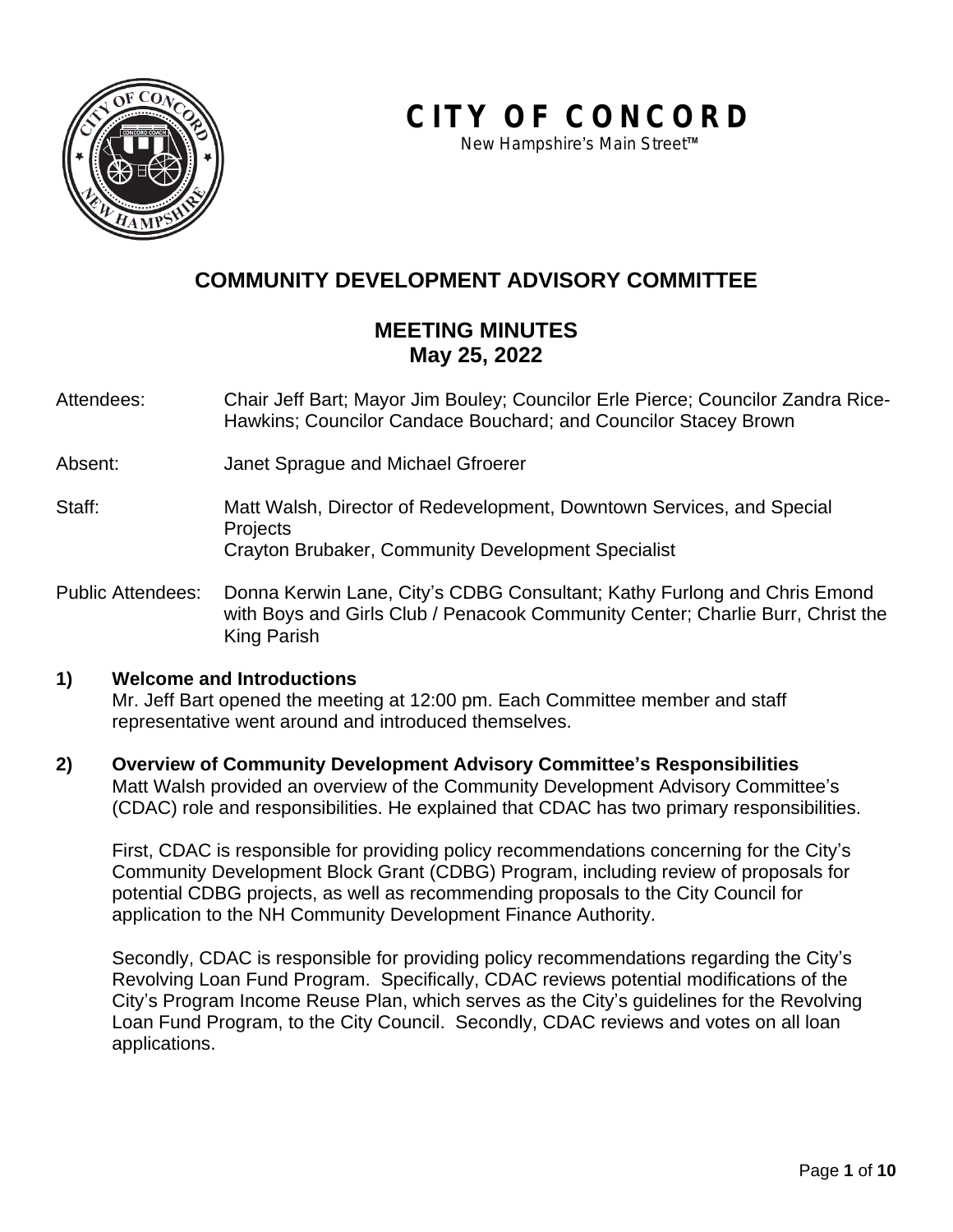## **3) Adoption of Minutes**

#### **a) November 18, 2020 Minutes**

Mayor Bouley motioned the adoption of the November 18, 2020 Committee meeting minutes. Councilor Erle Pierce seconded the motion. The motion passed with a unanimous voice vote.

#### **4) Community Development Block Grant (CDBG) Proposals for July 2022 Application Round**

Mr. Walsh provided a brief overview. He explained that Community Development Block Grants (CDBG) are administered by the NH Community Development Finance Authority. The City, as a Non-Entitlement Community, is eligible to apply to the NHCDFA for the following CDBG funds annually:

Each year, the NHCDFA holds two CDBG application rounds, typically in January and July, to support housing and public facility projects that primarily benefit low- and moderate-income individuals and households. Types of CDBG grants available are as follows:

- Housing: This type of CDBG provides funding for the preservation and construction of affordable housing. Counties and non-entitlement communities, such as Concord, are eligible to apply for up to \$500,000 annually.
- Public Facilities: This type of CDBG provides funding for the construction of public facilities, such as water and sewer infrastructure, as well as other types of facilities including daycares, homeless shelters, and soup kitchens. Counties and nonentitlement communities, such as Concord, are eligible to apply for up to \$500,000 annually.

In addition to housing and public facilities, the NHCDFA also offers other types of Community Development Block Grants, as follows:

- Emergency Grants: These funds are available for projects to address emergencies and unanticipated events that have a serious and immediate threat to public health and safety, which primarily benefit low- and moderate-income people. Counties and nonentitlement communities, such as Concord, are eligible to apply for up to \$500,000 annually. Applications are accepted on a first-come, first-served basis throughout the calendar year.
- Feasibility/Planning Grants: These funds are available to conduct needs assessments, income surveys, preliminary architectural and engineering designs, cost estimates, and market analyses for potential CDBG projects, which primarily benefit low- and moderate-income individuals. Counties and non-entitlement communities, such as Concord, are eligible to apply for up to \$25,000 annually.
- Economic Development Grants: The City is also eligible to apply for up to \$500,000 in a calendar year to support economic development projects, which benefit low / moderate income persons. Such projects may include business loans, real estate development, infrastructure improvements, job training and similar activities. Applications are accepted on a first-come, first-served basis throughout the calendar year.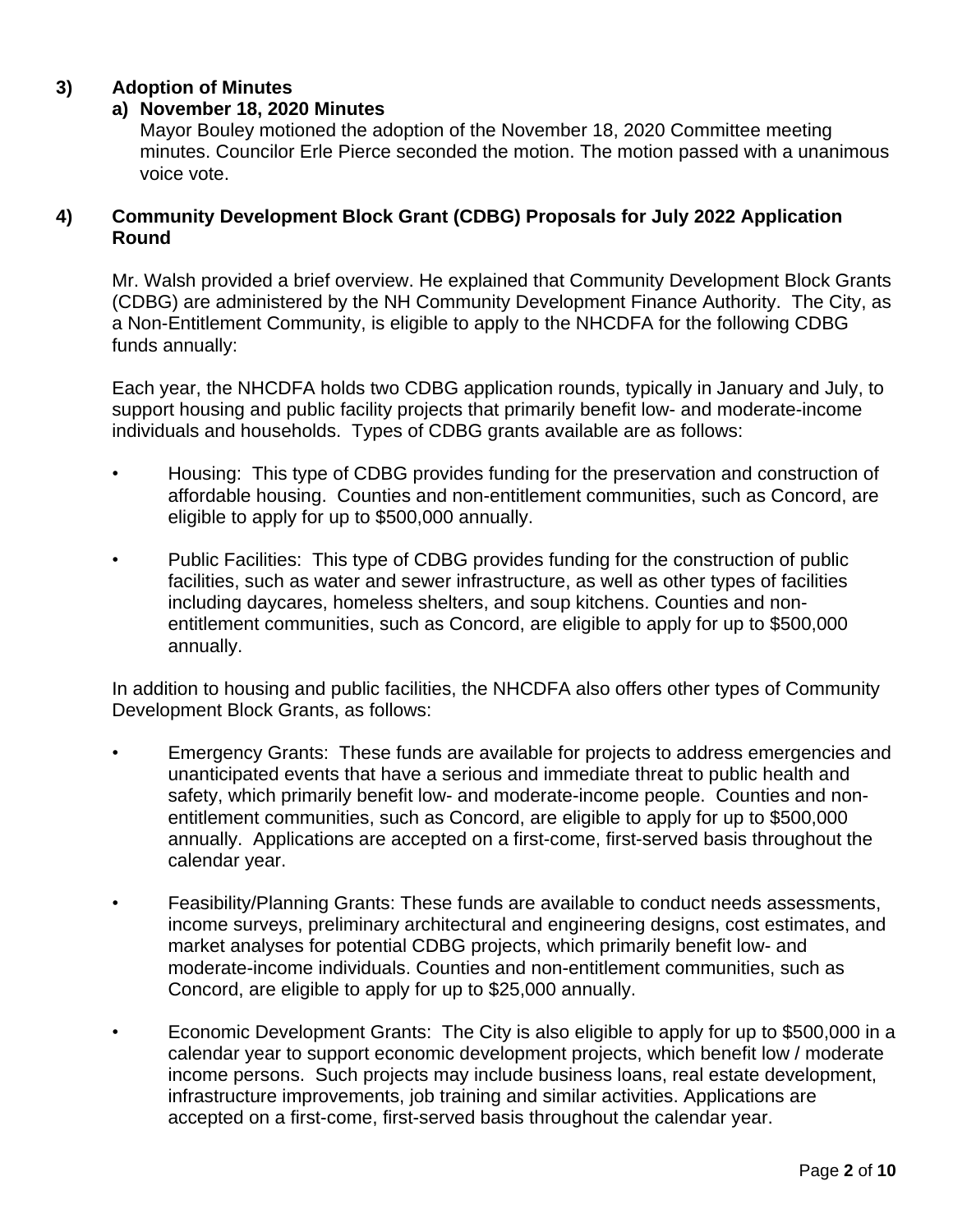In addition to these funding opportunities, the NHCDFA has also implemented a temporary CDBG program to respond to the Covid-19 Pandemic. Under this program, applicants may seek up to \$750,000 of funding for qualified projects.

Mr. Walsh explained that, on April 19, 2022, City Administration, on behalf of the Community Development Advisory Committee (CDAC), issued a Request for Proposals (RFP) to solicit potential CDBG eligible projects from CDBG eligible entities. Approximately three dozen organizations received the City's RFP. Proposals were due on May 13, 2022. Proposals were received from the Boys and Girls Club and Christ the King Church.

## **a) Boys and Girls Club (Penacook Community Center)**

Mr. Chris Emond, the Boys and Girls Club CEO, spoke to the Committee briefly about the Boys and Girls Club's proposal for the July 2022 CDBG application round. He explained that the Boys and Girls Club recently merged with the Penacook Community Center (PCC) and plan to build a new 9,000 square foot facility to replace the PCC's current structures located at 76 Community Drive. This building would be able to host an early childhood program, an after-school program, and have both an indoor and outdoor recreation area. The total cost of the project is estimated at \$4.3 million. Construction is scheduled to begin in spring 2023. Mr. Emond indicated that, to date, the Boys and Girls Club has raised approximately \$2 million of the total project costs. He also noted that the Club is pursuing other funding opportunities.

The new facility will house an early learning center and after school program, as well as designated space for community meetings small gatherings of residents. Subject to ongoing negotiations with the City, the community room may also host part-time library services vis-à-vis the current model used for part-time library services for the Heights at the City-wide Community Center at 14 Canterbury Road. Prior to the Covid-19 Pandemic, the Penacook Branch Library served 3,000 patrons annually.

The PCC's infant, toddler and preschool classrooms will hold 46 children. The after school/summer camp program space will accommodate an additional 45 youth.

The Boys and Girls Club anticipates serving 135-145 Penacook children and youth each year in our various programs. Per recent income surveys, approximately 55% of families served by the Boys and Girls Club are low to moderate income (i.e. earning less than 80% of the area median income)

Mr. Walsh explained the CDBG application process. If the City's application is successful, funds would be available in early 2023. He noted this timeline is conducive with the current construction schedule.

## **b) Christ the King Church Food Pantry**

Mr. Charlie Burr, the Business Manager for Christ the King Parish, spoke to the Committee about Christ the King Food Pantry's CDBG proposal for the July 2022 application round. He explained that the Church recently received a \$1 million donation earmarked for this project from a parishioner.

The Food Pantry currently serves around 1,500 people per quarter. Mr. Burr estimated that 90-95% of the people served are from Concord. Mr. Burr noted that the food pantry does not discriminate based on race, color, sex, marital status, disability, age, national origin, or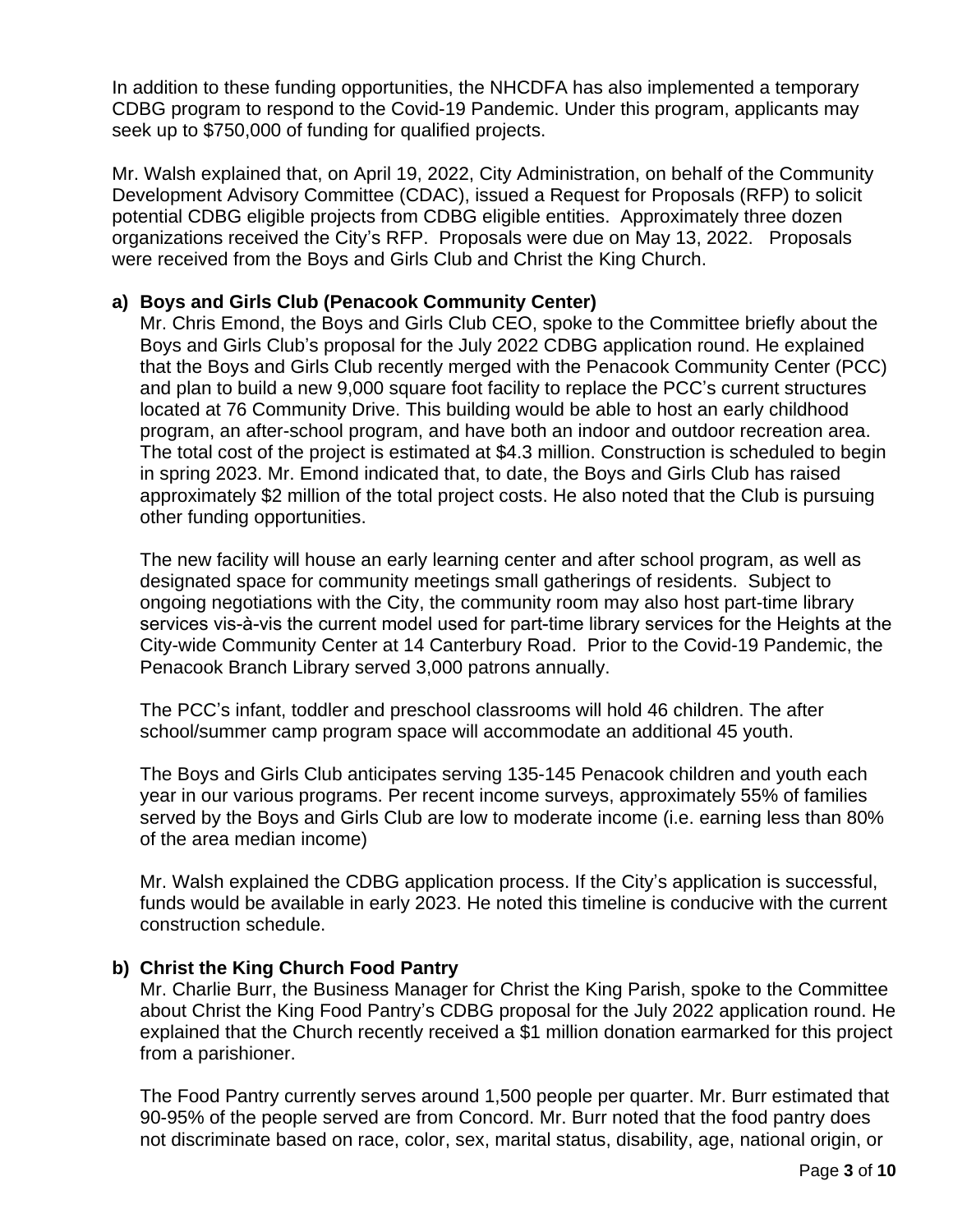religion. He also said that there is no evangelization at the food pantry and no users are required to make religious declarations.

The Food Pantry facility currently operates out of a small two-story house on the Christ the King campus. The Food Pantry currently operates with 60 volunteers and no paid staff. Food is acquired from non-profit and government agencies, such as the New Hampshire Food Bank in Manchester and the Community Action Program. Mr. Burr said that some discount programs are available for various food items. Mr. Burr presented pictures to CDAC showing the storage area in the existing Food Pantry facilities.

Currently, the pantry is operated in a former residential building at the property, which was constructed circa 1900. The facility is not handicap accessible. Due to the building's configuration, pantry operations are conducted on multiple floors, and foodstuffs are stored in the basement. This is problematic due to lack of elevators in the building.

Councilor Pierce asked if the current Food Pantry facility is the same facility as in the 1990s and Mr. Burr confirmed that it is.

Mr. Burr outlined the existing plan, which is to make the Food Pantry into a one-story, 5,000 square foot facility. Mr. Burr noted that the setting would be similar to a small grocery store and designed to allow for social distancing in response to the recent Covid-19 Pandemic. Mr. Burr emphasized that the Christ the King Food Pantry is seeking for Covid-19 CDBG funding because the current facility does not allow for social distancing. He stated that only one family at a time can be helped and standing in outdoor conditions for long periods of time may be harmful to some residents. Mr. Burr stated he would like to have more people in the building, better ventilation, and solar panels on the building with the ultimate goal of serving more food to more people.

Councilor Brown asked whether the location of the facility is still at 72 South Main Street. Mr. Burr confirmed that is the address, but also noted the police address is 60 South Main Street.

Councilor Brown asked if there are vegetables available at the pantry. Mr. Burr confirmed and noted that the Food Pantry participated in the Feed New Hampshire program that helped collect freshly grown vegetables.

Councilor Bouchard asked how many people are served at the Food Pantry. Mr. Burr indicated 1,500 people were served every quarter year.

Mr. Bart asked how much the Christ the King Pantry is applying for in funding. Mr. Burr stated they are seeking the maximum grant of up to \$750,000. Mr. Burr also emphasized that they have the \$1 million earmarked in reserve through the diocese.

Councilor Rice-Hawkins complimented the Food Pantry on its non-discrimination when serving people and asked if the self-shopping area be ADA accessible. Mr. Burr confirmed that it will be accessible.

Councilor Pierce asked if the current building will be removed and Mr. Burr explained that the current building will be raised and replaced. Councilor Pierce asked if the Food Pantry expects any historic building regulations. Mr. Walsh clarified that the City Heritage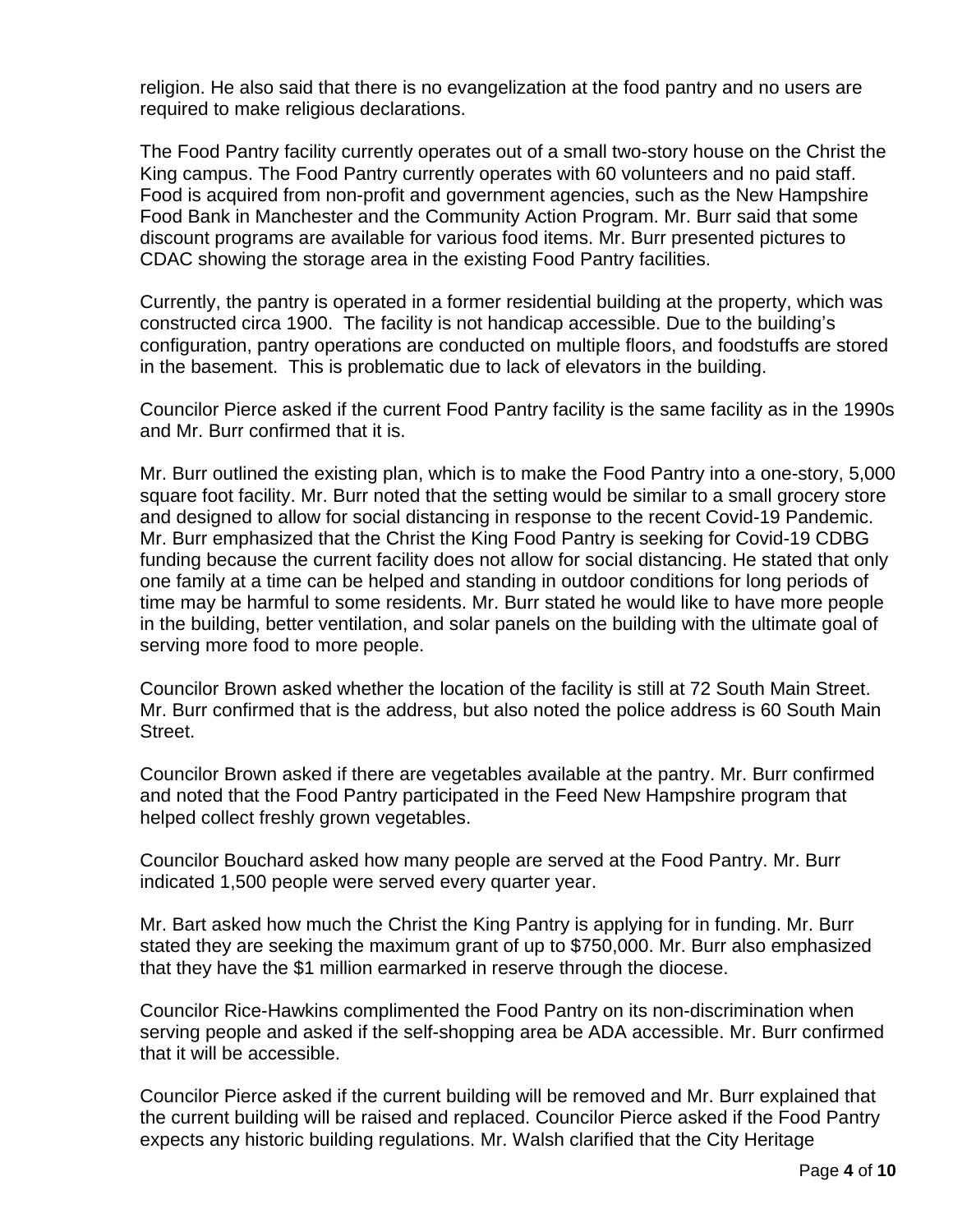Commission and New Hampshire Division of Historic Resources will need to be consulted with for the project.

Mr. Bart asked whether the Boys and Girls Club and Christ the King Food Pantry will score well at the NH Community Development Finance Authority (NHCDFA). Ms. Lane stated that she believed they would score well.

Mayor Bouley motioned for a recommendation to the City Council to authorize the City Manager to apply for the maximum amount of both grants presented. Councilor Bouchard seconded the motion. The motion passed with a unanimous voice vote. Ms. Lane noted that City staff should use the verbiage "up to \$X amount" in the public hearing reports.

## **5) Community Development Block Grant (CDBG) Program Status Reports**

Mr. Walsh introduced Donna Lane, the City's CDBG consultant. He noted that approximately 5% of each CDBG grant is used to compensate Ms. Lane for her consulting services. Ms. Lane provided updates on all of the following projects.

## **a) Top of the Hill Cooperative (\$475,000 / 2019)**

This project involves the connection of a manufactured housing park into the municipal sewer system. The manufactured housing park has 25 units. The project was recently completed. Mr. Walsh noted this park is by Integra Drive and Airport Road.

#### **b) Crisis Center of Central New Hampshire (\$357,290 / 2020)**

The Crisis Center of Central New Hampshire (CCCNH) originally intended to use CDBG funds to renovate their offices at 79 South State Street, as update their HVAC system at their downtown shelter. Upon review, architects and engineers determined the proposed renovation of the 79 South State property was not viable. As a result, CCCNH sold the building.

Also, the CCCNH determined renovation of the HVAC system at their shelter facility would be more involved than originally anticipated. As such, they have elected not to proceed with HVAC improvements as this time.

Due to these circumstances, the CDBG project is being cancelled.

Ms. Lane provided information who designed the heating system at the CCCNH shelter.

Councilor Pierce and Mr. Bart asked what happens to the funding if the project is cancelled. Mr. Walsh explained that unused funds are forfeited to the NHCDFA. In turn, NHCDFA makes the unused CDBG funds available in future grant rounds.

#### **c) Fellowship Housing (\$77,000 / 2020) (Cancelled)**

Improvements to the heating system were completed using grants from utility companies in lieu of CDBG funding. Therefore, the project has been cancelled and unused funds have been forfeited to the NHCDFA. The \$77,000 is gone, except for the administrative portion. Mr. Walsh noted that this property is at the corner of Pleasant Street and State Street.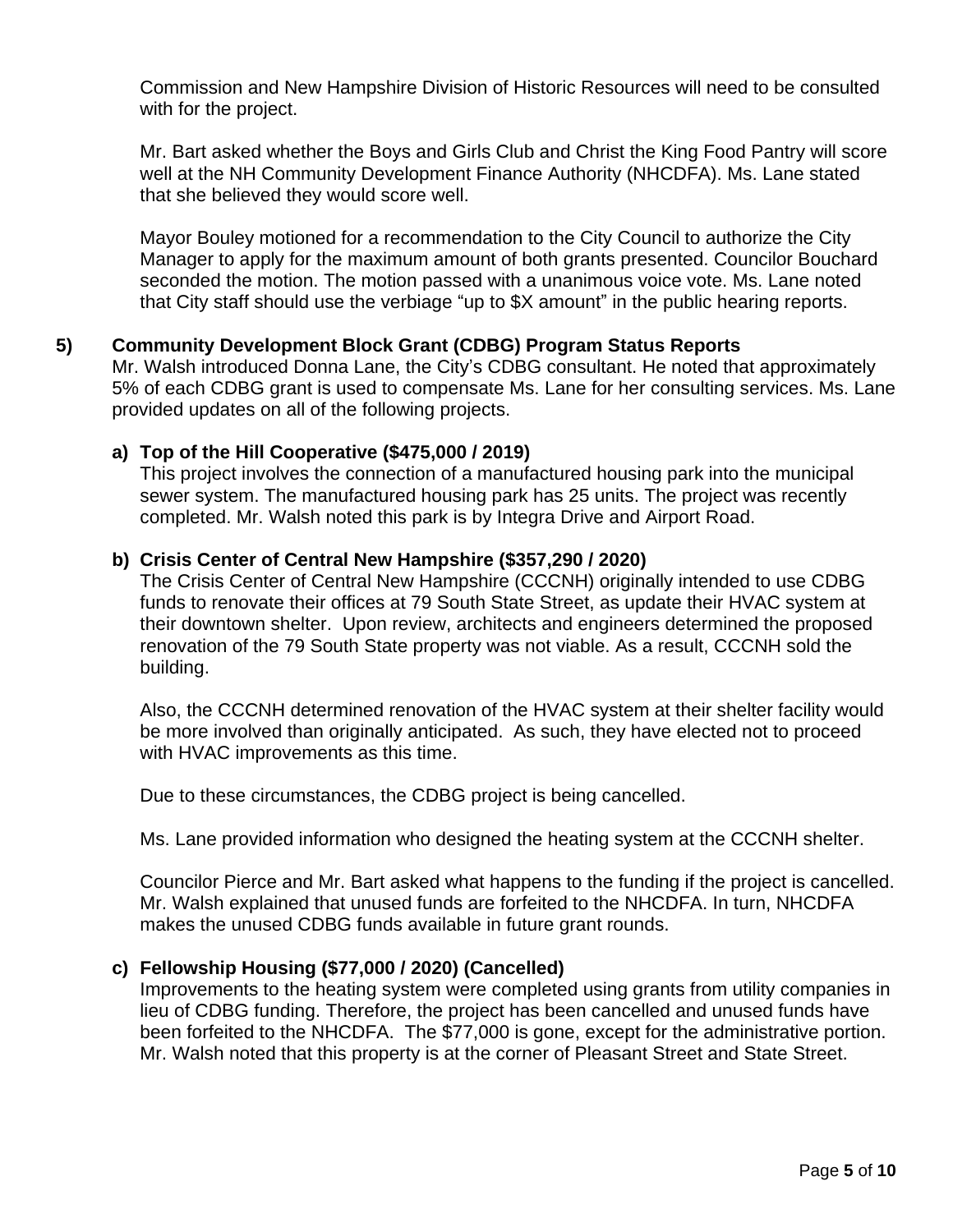## **d) Covid-19 CDBG Grants (\$499,899 / 2020)**

On November 24, 2020, the NHCDFA awarded the City \$499,899 of special Covid-19 Pandemic CBBG funds. The funds were sub-granted to the following entities. Status reports for each entity are as follows. This grant sunsets on December 31, 2022. Any unused funds will be forfeited to the NHCDFA.

Staff provided the following updates:

- i) Concord Coalition to End Homelessness (\$178,905): Approximately \$137,313 (77%) has been spent to date. Funds have been primarily spent on staffing at the Homeless Resource Center and Winter Shelter. These facilities were heavily staffed with volunteers prior to the Pandemic; however, that staff modeling became obsolete at the height of the Pandemic. Funds have also been used on enhanced cleaning services and equipment necessitated by the Pandemic.
- ii) Family Promise (\$43,200): Approximately \$37,908 (87%) has been spent to date. Funds have been utilized on supplies and temporary lodging for individuals experiencing homelessness during the Pandemic.
- iii) The Friends Program (\$83,599): Approximately \$12,027 (14%) has been spent to date on temporary housing for individuals during the Pandemic, as well as supplies and materials for their senior program (primarily grocery shopping for homebound seniors) and youth reading program (to address learning gaps created by stay at home learning during the height of the Pandemic).
- iv) The Friendly Kitchen (\$115,810): Approximately \$64,946 (56%) has been spent to date. Funds have been spent on equipment to help respond to the Pandemic, as well as take out service. In addition, the Kitchen has started supplying meals to food insecure families via partnerships with the Boys and Girls Club of Central New Hampshire, Merrimack Valley Day Care, and Senior Residences at Horseshoe Pond Place.
- v) City Human Services Department (\$53,385): Allocation was intended to support temporary housing for individuals during the Pandemic, as well as rent support. Due to other programs enacted by the State and Federal government during the pandemic, as well as conflicts between State privacy laws for welfare recipients and CDBG reporting requirements for beneficiaries receiving temporary housing support from these funds, these moneys have not been expended.

The money for these Covid-19 CDBG projects can be spent until December 2022. Unused funds will be forfeited to the NHCDFA.

Councilor Rice Hawkins asked if CDAC could direct the City to use the unused money in the Human Services Department for housing vouchers. Ms. Lane suggested it might be possible to seek approval from the NHCDFA regarding use of the City's Human Services Covid-19 CDBG funds. However, that process would be time consuming, and recognizing that the funds must be spend by December 31, 2022, it might not be viable to complete that process in time. In addition, conflicts between State Welfare laws and CDBG reporting requirements, which have thwarted use of this allocation, could continue to be an obstacle for using these funds by the Human Services Department. Donna Lane also explained that the conflict between CDBG reporting requirements and privacy rights in State Law for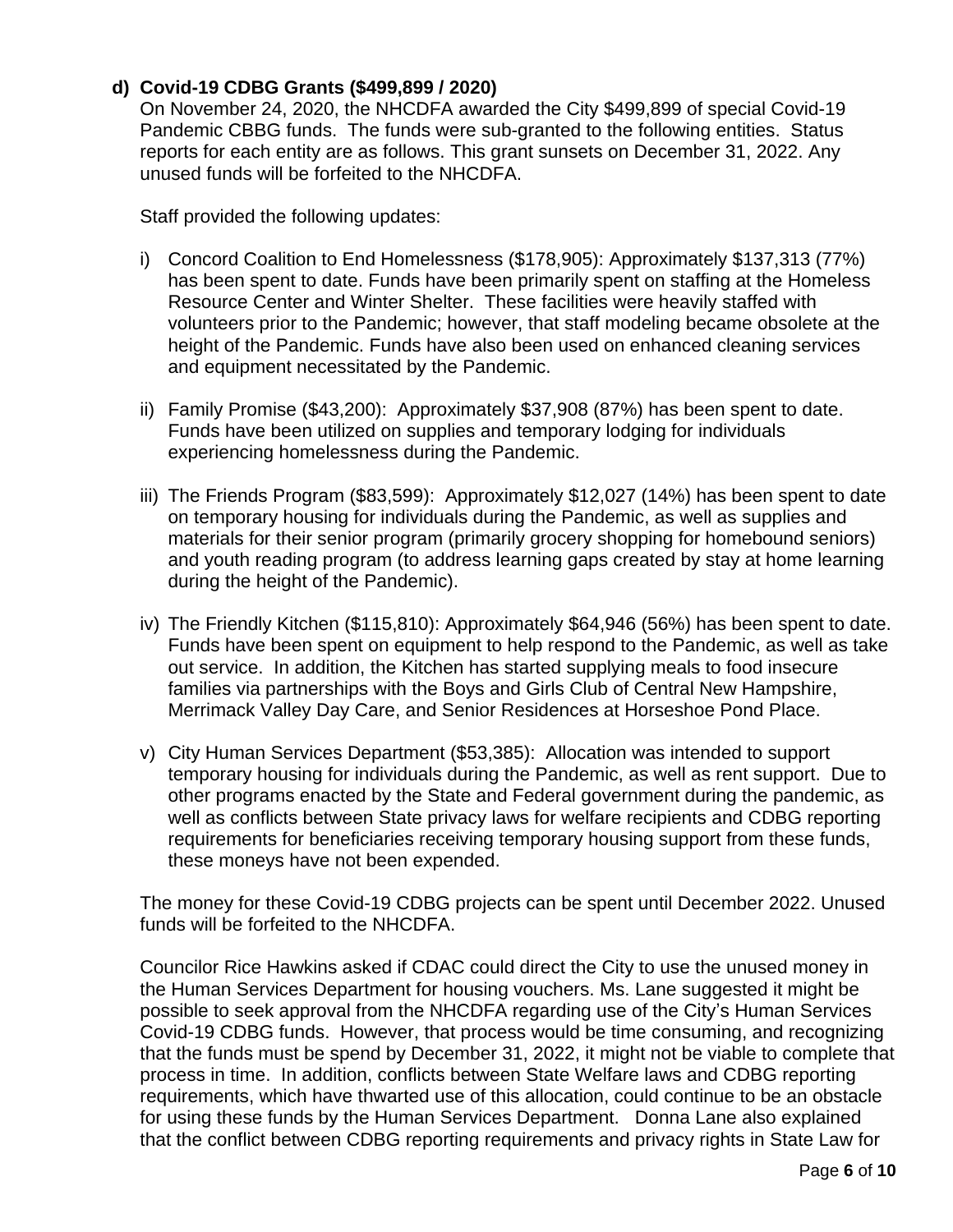welfare recipients has been a stumbling block for other Human Services Departments in the State, such as Laconia, for using these funds.

Mayor Bouley asked if staffing services were anticipated for these projects and Ms. Lane confirmed it was anticipated. Mr. Walsh clarified that CDBG money is usually for brick and mortar projects and usually does not allow for services. Ms. Lane noted that it is difficult for organizations to spend smaller amounts of money with federal regulations like having to show comparable alternatives for each item bought for the agencies, etc.

#### **e) Riverbend Mental Health Services – Housing (\$386,242 / 2021)**

This project involves renovation of Twitchell House (111 Pleasant Street) and Fayette House (4-6 Fayette Street). Both properties are operated by Riverbend Community Mental Health, Inc. to provide residential based mental health treatment to patients.

The Fayette House features nine rooms for residents, as well as a shared living area, dining area, and kitchens. Improvements include paint, lighting and new flooring, kitchen renovations to improve the energy efficiency and functionality, as well as bathroom renovations to improve handicap accessibility. Renovations are currently scheduled to be completed in August 2022.

Twitchell House is a group residence for 15 clients. It features a shared living room, dining room and kitchen. Renovations are similar in scope of work for the Fayette House, and are currently scheduled to be completed in October 2022.

Due to cost overruns due to inflation, the City plans to seek supplemental CDBG funds for this project.

#### **f) Riverbend Mental Health Services – Public Facilities (\$348,700 / 2021)**

This project involves the renovation three properties owned and operated by Riverbend Community Mental Health Public as outpatient treatment facilities. The properties are located at: 40 Pleasant Street, 42 Pleasant Street, and 10 West Street. These buildings provide mental health services to 3,132 people, of which 76% are low- and moderateincome. The project is currently out to bid, with bids expected to come back in June 2022. Construction will begin shortly thereafter. Due to cost overruns due to inflation, the City plans to seek supplemental CDBG funds for this project.

#### **g) Concord Makerspace (\$25,000 / 2021)**

The Concord Makerspace Planning Study is almost complete. The consultant preparing the study has conducted several interviews with the Makerspace's staff and users, as well as area entrepreneurs. A survey of the project's target audience was also initiated. Data has been collected regarding the identified service gaps and opportunities associated therewith within the Concord region, and potential models to address identified gaps have been complied for review. A draft of the study will be released shortly for stakeholders to review, following which the study will be finalized and made available to the public.

Subject to the results of the study, Concord Makerspace intends to partner with the City, or another eligible organization, to apply for CDBG Microenterprise Funds to finance technical support services and related resources for low and middle-income entrepreneurs and small businesses owners in the Capital Region. To make any such program viable, the City and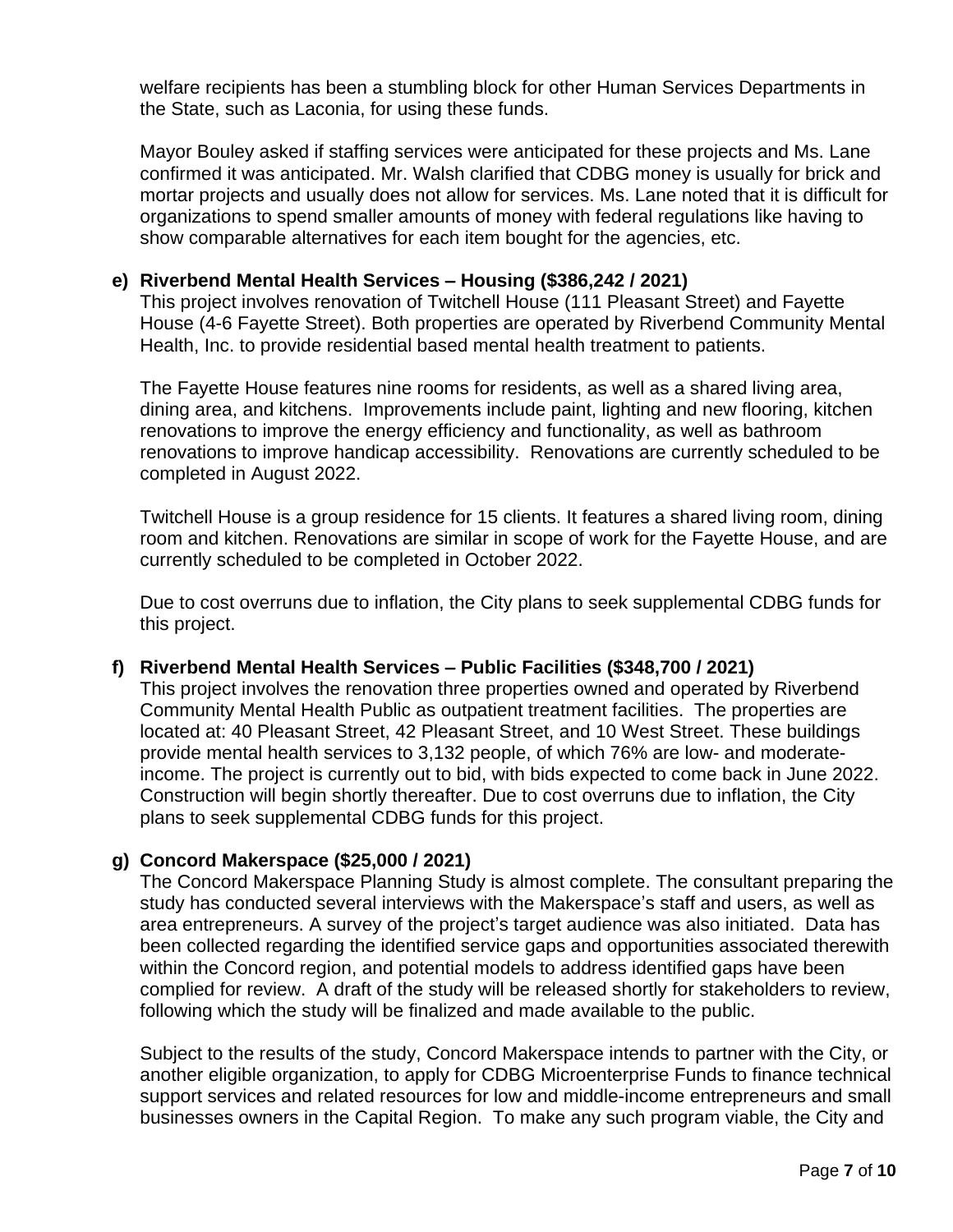Concord Makerspace anticipate said funds would be secured annually on a long-term basis from the NH Community Development Finance Authority.

If determined to be viable, Making Matters NH's entrepreneurial and business technical support program would likely serve to implement some of the concepts and recommendations contained within the 2011 Arts Incubator and 2017 Business Incubator studies.

#### **h) Other**

Discussion of the CDBG program continued. Councilor Rice-Hawkins asked staff to send the RFP list to CDAC. Mr. Walsh stated that he would and that staff would be happy to add any additional non-profit organizations to the RFP mail list suggested by CDAC. Mr. Bart spoke in support of expanding the RFP mailing list.

Discussion regarding the CDBG application process ensued. Mr. Walsh explained that the City has to be the applicant for any CDBG application, and that nonprofits are ineligible to apply. Mr. Walsh also briefly explained the City of Concord's history with CDBG.

Elaborating on Mr. Walsh's comments, Mayor Bouley noted that there are five entitlement communities for CDBG in New Hampshire which receive a direct allocation of CDBG funds annually. Concord is not an entitlement community. The entitlement designation dates to the program's inception in 1974. The Mayor discussed how the City's non-entitlement status caused Concord to miss out on millions of dollars of Covid-19 relief funds as compared to other communities in the State.

Councilor Brown asked if CDBG projects could be used for environmental justice projects. Mayor Bouley and Ms. Lane indicated that CDBG projects are more directed towards projects related to physical buildings and services like childcare. Ms. Lane stated that organizations like the Merrimack Valley Day Care, YCMA, Boys and Girls Club, and Children's Place have all been successful prior applications.

Mr. Bart asked Ms. Lane to explain the CDBG scoring. Ms. Lane indicated there are set need factors, such as per capita income and other demographic factors. She broadly explained various elements of the CDBG scoring criterion, including the number of lowmoderate income beneficiaries served, as well as matching funds leveraged by a project. A high priority is set on projects that relate to childcare, water and sewer connections, and basic life needs. Projects that have low priority include recreation, parks, and facilities.

A discussion also briefly ensued regarding Economic Development CDBG. Staff explained that said "grants" are typically secured in partnership with regional economic development agencies and infused into projects as gap financing in the form of repayable loans. In order to qualify, projects must result in job creation or preservation primarily for low-moderate income persons.

Discussion also ensued regarding Merrimack County's efforts to secure CDBG funds. The Mayor noted that the County's CDBG program had waned in past years. However, the County has recently become more active regarding CDBG. Donna Lane noted that she has referred some potential CDBG projects to the County whenever said projects are not viable for the City due to remaining available CDBG allocation or other issues.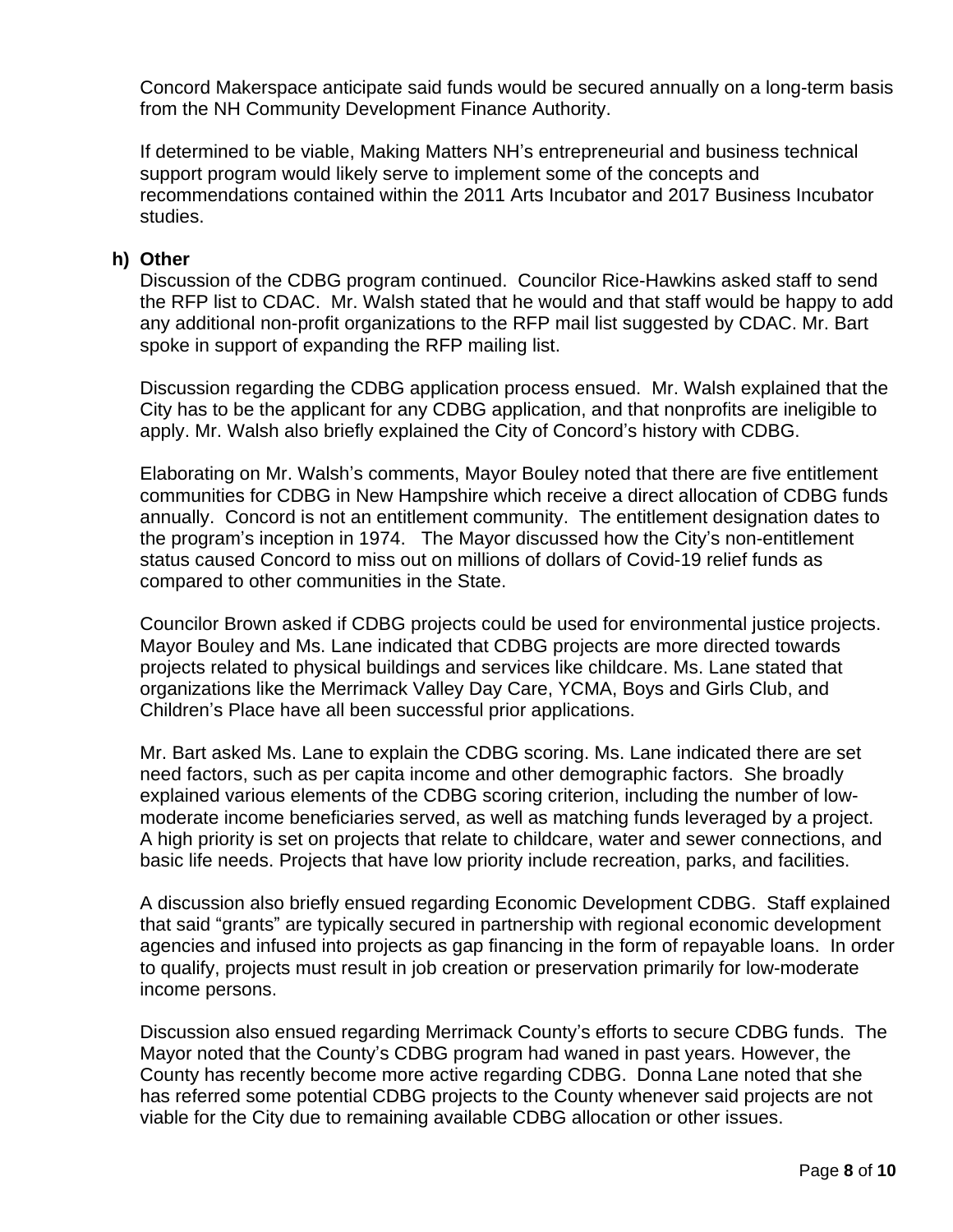Councilor Rice-Hawkins asked if the economic development pool of money is in a different bucket from other CDBG funds. Mr. Walsh explained that the State typically receives \$10 million of CDBG funds from the US Department of Housing and Urban Development annually. This total is then allocated by the State to various CDBG programs. Of this total, approximately \$1.5+/- million is available for CDBG projects annually. Because Economic Development CDBG is typically infused into a project as a loan, and due to historically low interest rates, coupled with required job creation / preservation guarantees, there has been relatively low demand for these funds in recent years.

Mayor Bouley asked Ms. Lane who else does CDBG consulting for other communities and Ms. Lane noted she was only one of a few consultants in the state.

Councilor Brown asked for a document showing how scoring was determined to be sent to CDAC. Ms. Lane indicated that it would be better if specific questions were asked instead of explaining the lengthy and complex process. Mr. Bart briefly explained some previous successful projects.

## **6) Revolving Loan Fund (RLF) Program**

Mr. Bart explained that CDAC can distribute RLF funds without needing City Council approval. Mr. Walsh briefly explained the history of RLF program, including the Program Income Reuse Plan (PIRP) document from 2015. Mr. Walsh explained that the RLF program will need to be re-authorized for Fiscal Year 2023.

#### **a) Status Reports**

Mr. Walsh presented an update regarding the City's Revolving Loan Fund Program. The updated included a status report of all loans currently in the City's portfolio.

Mr. Bart explained that if Committee members know of anyone in their Ward that they need loans, they can direct people to CDAC to apply for a loan from the City's RLF Program.

Mr. Bart also explained that the RLF Program has previously provided gap financing for high profile economic development projects. Mr. Walsh noted some prior economic development projects that have utilized RLF, including Blue Cross Blue Shield, the SMILE building, and Eastern Analytical. He noted these higher profile projects typically pay more in interest.

Councilor Brown asked if the RLF has been used for housing projects. Mr. Bart explained that the RLF is used for a variety of projects, including housing provided that primarily benefits low-moderate income persons. Councilor Brown asked what the process to apply is and Mr. Walsh indicated that contacting him may be the best way to explain. It was emphasized that CDAC has lots of flexibility with the Revolving Loan Fund program. Ms. Lane noted that the Community Action Program has loans available as well for particularly low-income homeowners.

Councilor Pierce asked if there were any guidelines for the loan program. Mr. Walsh explained that the RLF Program is governed by the City's "Program Income Reuse Plan" (PIRP). He noted that the Program was established in 1984 and initially capitalized with Community Development Block Grant Funds. As such, loans must be used for housing, social service agency, and economic development projects which primarily benefit lowmoderate income persons and achieve other community development goals, such as